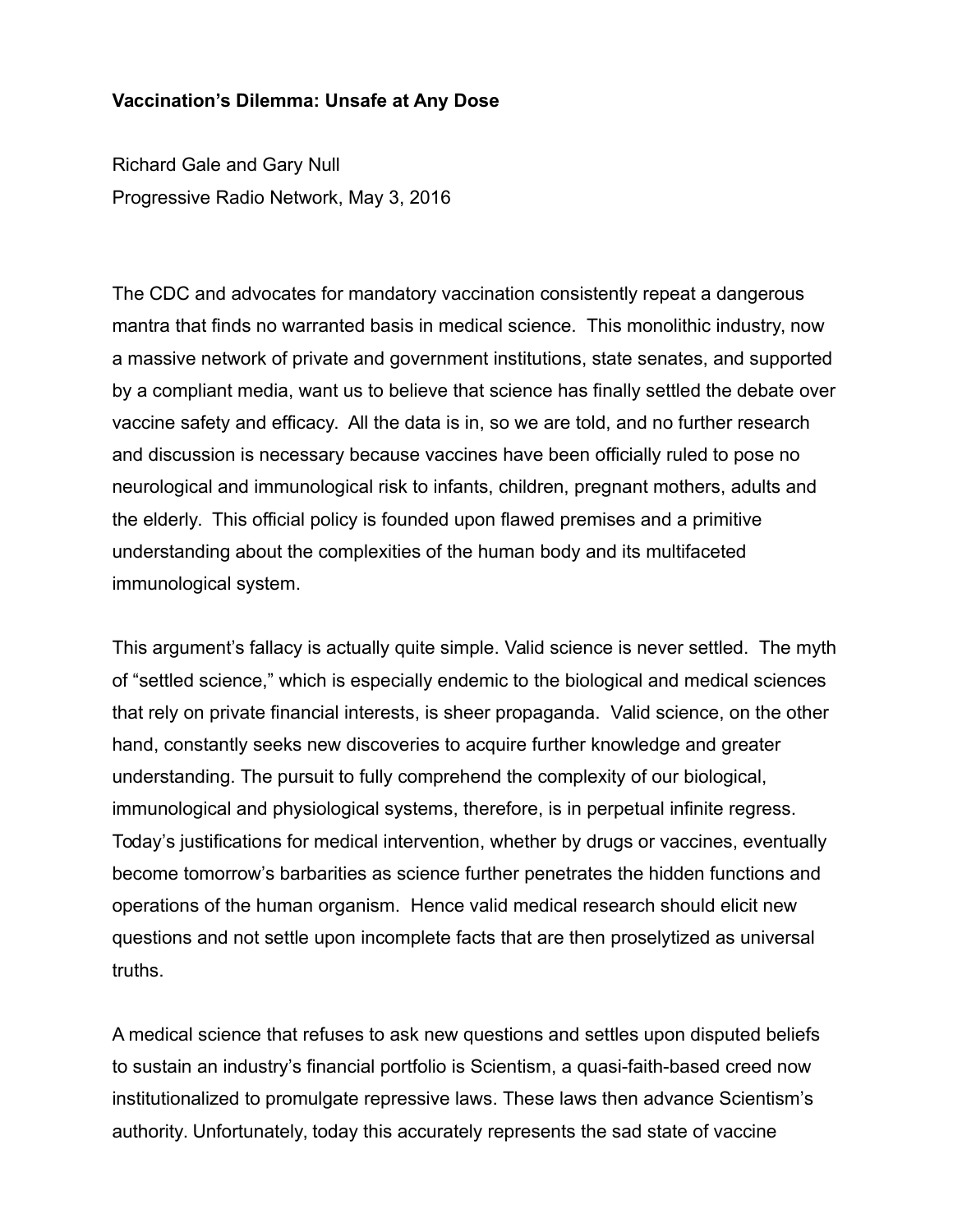research and vaccination policy. Modern vaccine science, and conventional medicine in general, has morphed into a new fascism, a rigid doctrine that has sacrificed the foundations of scientific integrity on the altar of institutional greed, privilege and profit.

During the past decade we have witnessed outbreaks of infectious disease among the fully vaccinated. We observe new viral strains appearing that escape current immunization. There are rising rates in autism and neurological disorders and increases in autoimmune conditions never before observed in large percentages of children. And there is a growing body of research pointing to vaccination's adverse effects upon our immune systems. All of these trends, and many more, give sufficient reason to undertake a serious review of official claims over vaccine safety and efficacy. The evidence on the ground for the alarming rates in childhood illnesses parallel to the everincreasing number of childhood vaccinations and the government's ridiculous one-sizefits-all policy behind mass indiscriminate vaccination should convince us that vaccine safety is far from a settled matter.

The official CDC position on vaccines is that they are "unavoidably unsafe." As New York University's professor of law Mary Holland has repeatedly stated, the CDC can't have it both ways. Vaccines cannot be simultaneously safe and unsafe. Yet, by mincing terms, spinning propaganda and misinterpreting and manipulating scientific research to whitewash vaccine's life-threatening risks, this is what the government pressures parents to believe.[1]

If we can accept the claim that vaccines are "unavoidably unsafe," then the question is how unsafe are they? And now we possess an enormous body of yet to be challenged research, clinical trials, case examples of severe vaccine injury and court compensations paid out to families with vaccine-injured children to conclude that vaccine development has a very long way to go before a medically proven safe vaccine will ever be created. Unfortunately it is our opinion that this research is being ignored or at best marginalized by the most rabid CDC supporters and proponents of mass vaccination.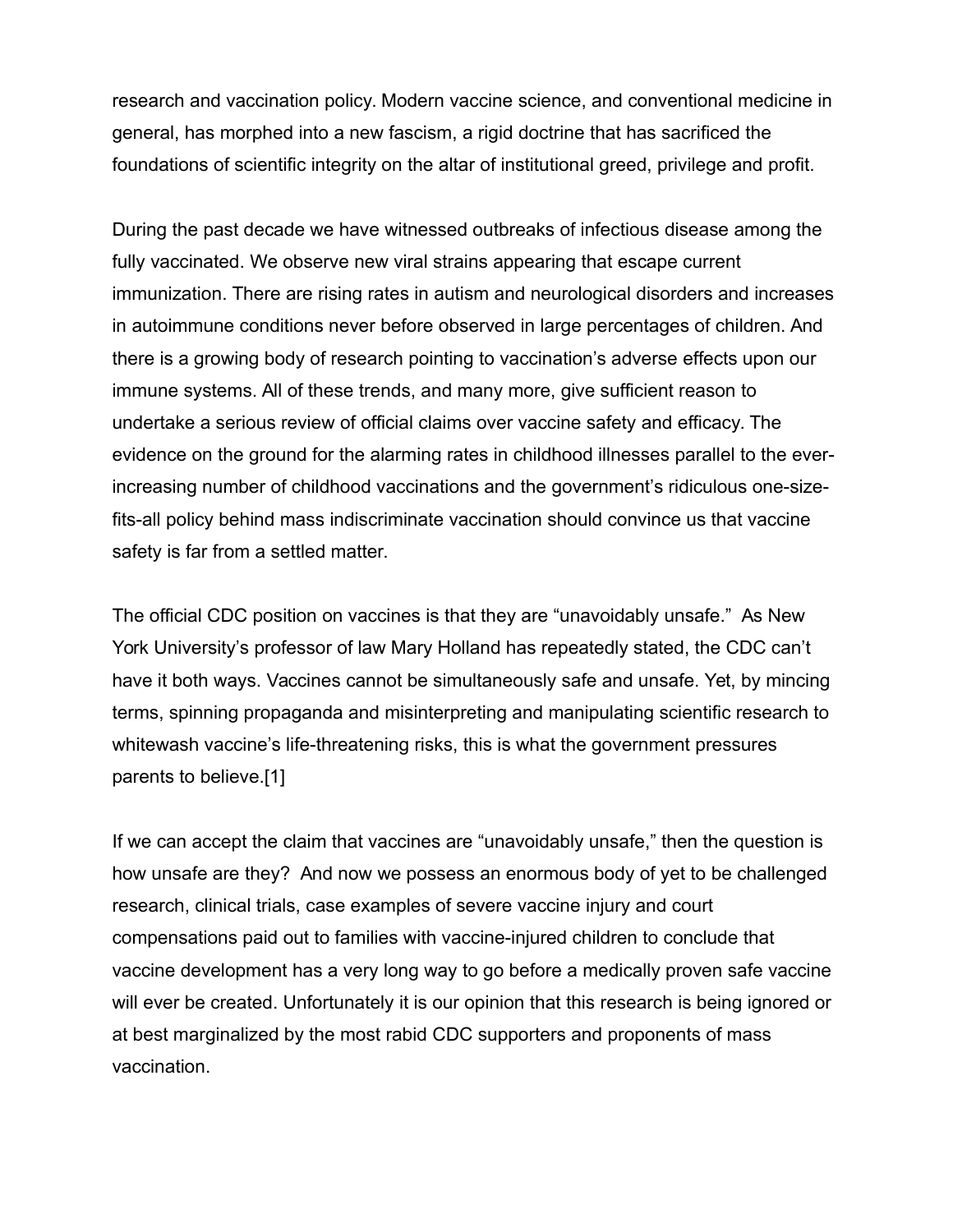If the most compelling and thorough medical research indicates that there is no such thing as a safe vaccine, then what are we to make about those in the growing community opposing vaccination who demand safer vaccines while claiming to be provaccine?

First we must acknowledge that all vaccines are "unavoidably unsafe" and this was a 2011 Supreme Court ruling in the Bruesewitz versus Wyeth case.[2] Therefore all vaccines on the market are categorically unsafe. Perhaps in some distant future a vaccine, which remains only in the imagination of science fiction, will be developed to effectively and safely immunize against an infectious disease. So far, such a vaccine does not exist. Therefore, conscientious efforts to adhere to the precautionary principle and vigilant and consistent evaluation and reevaluation of the risks and benefits of vaccination is both essential and a human right that governments should encourage, protect and uphold.

The majority of vaccine ingredients have been shown repeatedly to have toxic consequences contributing to serious neurological and autoimmune conditions. These effects can be immediate, such as in the case of a child who undergoes seizures and is left with permanent neurological damage shortly after vaccination. Or effects through repeated vaccination can be accumulative and display symptoms many years later. In fact, there is very little scientific data, and nothing conclusive, about repeated vaccinations' long term and accumulative immunosuppressive risks. The vaccine industry continues to rely upon outdated research, industry funded studies, conflicts of interest with federal agencies and even scientifically irrelevant data to make its case that vaccine additives and ingredients pose no medical risks. What the industry's arsenal of research sorely lacks is biological and gold standard placebo controlled clinical trials to support this position. In short, accepted vaccine research is little more than junk science. And junk science can make for the best propaganda to convince a population into the deception of vaccine safety. Joseph Goebbels understood this all too well when he stated, "A lie told often enough, people will believe it, and you will even come to believe it yourself."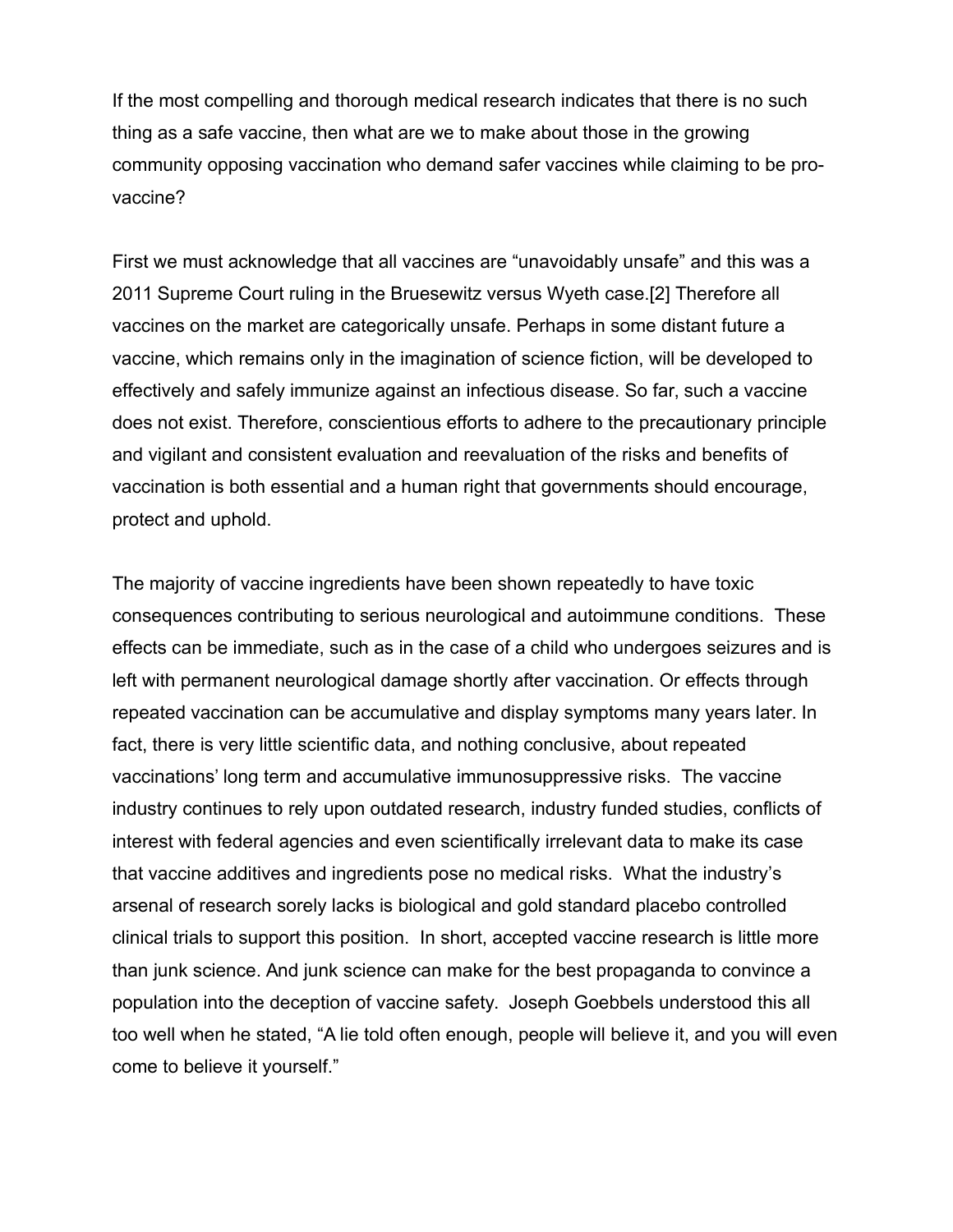For those who demand the removal of vaccines' toxic ingredients yet remain provaccine in principle, another and perhaps darker equation of vaccine risks is being ignored or seriously misunderstood. It is not simply the aluminum compounds, ethylmercury or thimerosal, Polysorbate 80, formaldehyde and other vaccine additives that are associated with vaccines' portfolios of risks and adverse reactions, including those listed in every vaccine manufacturing and product insert and found in the National Institutes of Health Pubmed database of peer-reviewed medical literature. These compounds' neurotoxic risks are well known and physicians, pediatricians, and scientists are increasingly being forced to acknowledge them and question the vaccine paradigm.

For example, any and every vaccine that contains aluminum, in any amount, is categorically unsafe regardless of a person's age. This principle should be accepted as a biological and medical fact without question, yet pro-vaccinators deny it outright. In 2015, autoimmune disease researcher Dr. Yehuda Shoenfeld at Tel Aviv University published the definitive textbook on vaccines' adverse effects that are now contributing to a wide variety of autoimmune diseases, including fibromyalgia, acute disseminated encephalomyelitis, narcolepsy, connective tissue disease, rheumatoid arthritis, chronic fatigue syndrome, lupus, type 1 diabetes and a host of others. The majority of the 37 scientific papers in Shoenfeld's *Vaccines and Autoimmunity* identify the adjuvant aluminum as a crucial culprit contributing to the epidemic rise in autoimmune disorders both in the US and abroad.[3]

In mid-2014, concerns over aluminum adjuvants in vaccines, and the HPV vaccine in particular, reached the French Parliament for review. Unlike scientific committee reviews conducted in the US Congress, French politicians publicly weighed in carefully on the data behind the increase in HPV vaccine-injuries in order to rule on the benefits and risks of promoting the Gardasil and other vaccines containing aluminum.[4] France has now established a precedent for the way other governments' health officials and legislative bodies should address the growing questions toward vaccine safety.

Pro-vaccine political correctness is fundamentally based upon the faulty assumption that only known neurologically toxic ingredients, such as aluminum and mercury, need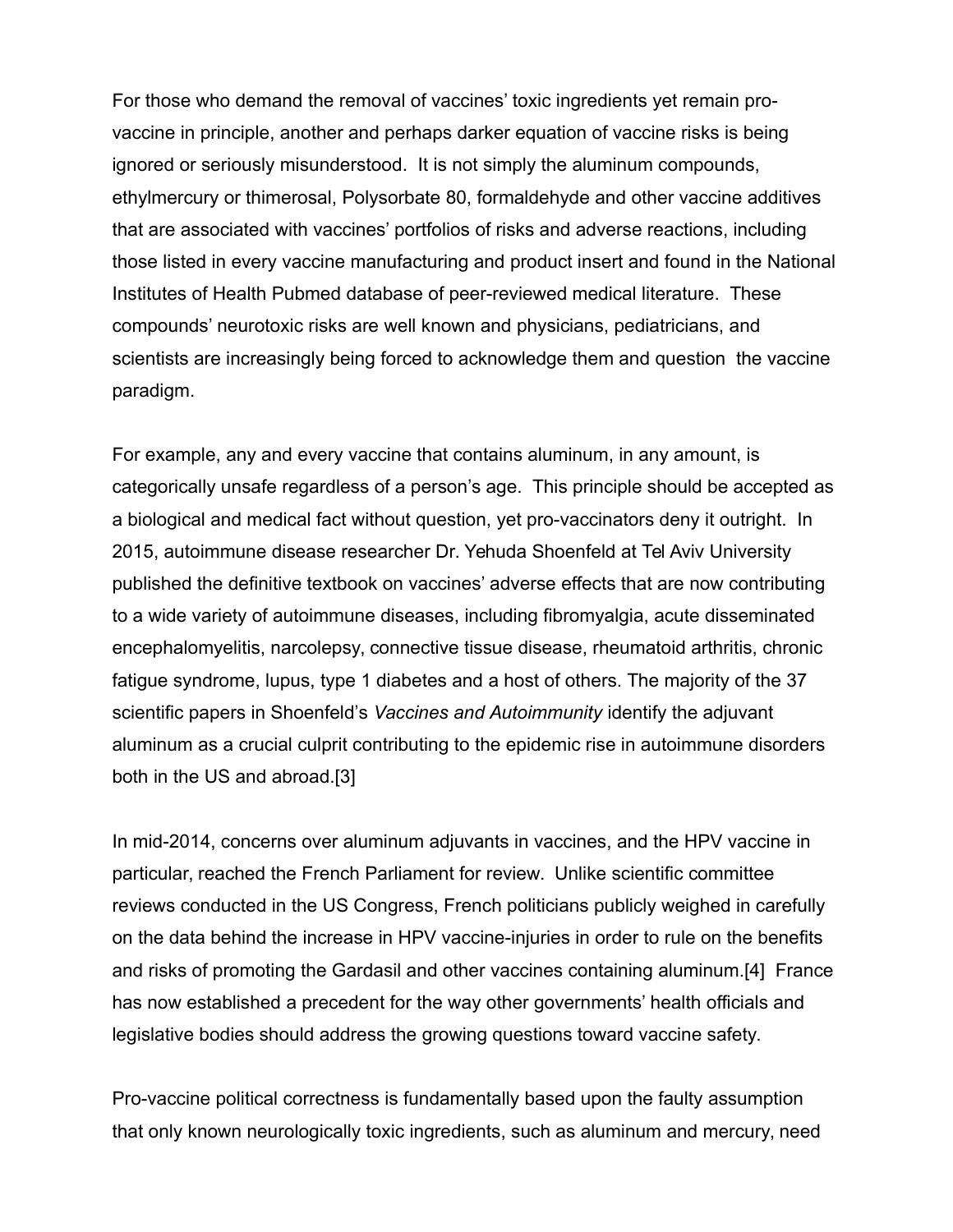to be removed or replaced with safer compounds. There is no sound argument against the removal of these ingredients that will make vaccines safer. Federal agencies tell us that these toxic metals are in insufficient amounts to pose a toxicological risk and are readily expelled naturally by a child's body. Although no amount of aluminum and mercury in any quantity has been proven absolutely safe, when an infant receives 3, 4 or more vaccinations during a single doctor's visit, the amount of toxins introduced into its body mounts well above the EPA's and FDA's level of safety.

Fifteen years ago, the CDC's argument may have been sufficient to increase confidence in today's dominant vaccine paradigm. But science advances. Knowledge of the human genome, the emergence of the new science of epigenetics, and a deeper understanding of the body's immunological activity is opening our horizons to a larger panorama of biomolecular possibilities and the viral and bacterial activities that are forcing a growing number of scientists to conclude that we really don't know as much about vaccination's impact and risks upon the human organism as we previously thought.

If it can be ascertained that there are serious health risks from the viral and bacterial components that go into a vaccine and the genetic debris and contamination due to vaccine manufacturing's primitive technology, then the removal of toxic chemicals is insufficient for safer vaccines. However one wishes to interpret it, vaccines introduce pathogens into the body. These pathogens interact with our body's cells and DNA in known and unknown ways. Our medical understanding about host-pathogen interactions and viral epigenetics are adolescent. For example, in 2010, researchers from the National Brain Research Center in India reported that our scientific understanding of viral "mechanisms of epigenetic control of gene expression continues to baffle scholars." Even what we know so far, the scientists conclude, "is still complete."[5] Evidence suggests that undesirable viral and genetic activity introduced through vaccines is contributing to the every-increasing infectious disease outbreaks among heavily vaccinated populations, such as the April 2016 mumps outbreak at Harvard University infecting over 40 students and the many pertussis outbreaks during the past several years. That is, infected persons are mostly fully vaccinated. Consequently, we are witnessing what European scientists warned in 2012, that viral epigenetic mechanisms are steadily evading our immune systems.[6] Therefore,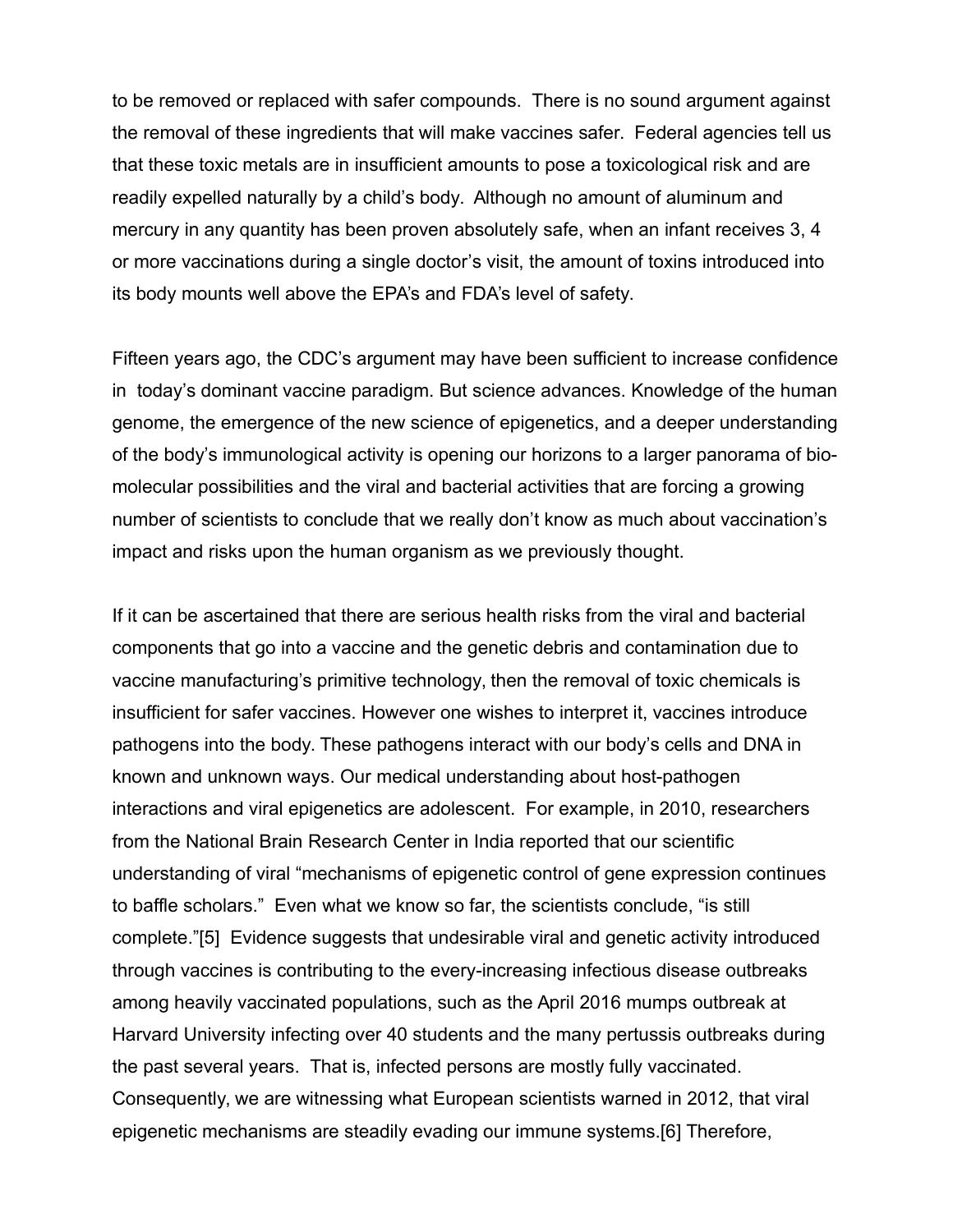vaccines are increasingly becoming ineffective as new viral strains emerge and the length of immunity provided by vaccines are lessening.

The Human Genome Project ended less than two decades ago. Genomics' new subdivision of epigenetics has only gained attention during the past ten to fifteen years. Already epigenetics is turning our earlier beliefs about DNA and genes upon its head. Barbara Lo Fisher summarizes epigenetics as "stimuli-triggered changes in gene expression that are inheritable and occur independent of changes to the underlying DNA sequence."[7] In other areas of epigenetic and toxicological research, other than vaccine science, there is greater acceptance of environmental factors' affects upon our body's DNA. It is now accepted that chemicals commonly found in every day products, such as the endocrine disruptive phthalates and bisphenol-A, are altering gene expression and creating havoc with normal hormonal activity. Food companies are increasingly becoming convinced that pesticides used in huge amounts on genetically modified crops are interfering with our bodies' genes and are removing GMO ingredients from their products. High fructose corn syrup, processed sugar, and junk food are also becoming more widely accepted as genetic risks contributing to the dramatic increases in obesity, allergies and weakened immune systems.

Science still has very limited knowledge about how bacterial and viral genes interact with our own DNA, gene regulation, and individual genetic dispositions after being injected into the body. This remains a dark area of medical science that scientists are only recently beginning to dive deeper into. Therefore, current vaccine science, says Dr. Toni Bark, is "Frankenscience."[8] Doctors, physicians, CDC heads and health officials really have very little clear idea about what we are actually injecting into our children nor its long term consequences on our natural immune systems.

Back in 1971, University of Geneva scientists published a remarkable discovery in the journal World Medicine. According to their study foreign biological materials that enter directly into the blood stream can potentially become part of us and even combine with our own DNA. This activity known as "jumping genes," and first postulated in the 1930s by Nobel laureate Barbara McClintock, still largely remains a mystery.[9] These were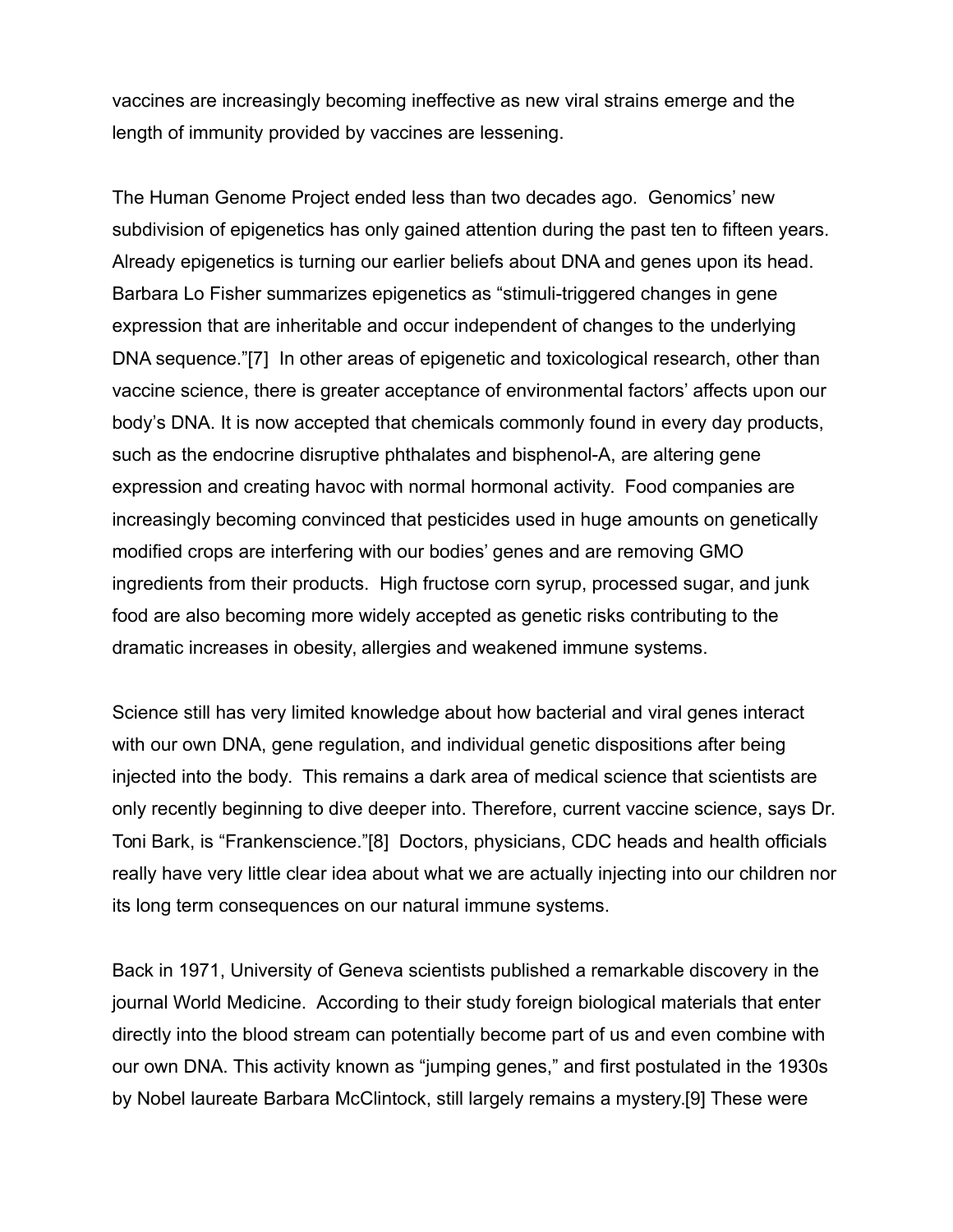some of the early precursory hypotheses and studies that would later become epigenetics.

Nevertheless, during the last dozen years biomedical and environmental research, which is unfailingly ignored and denied by the vaccine industry, is gradually mapping new terrains in our genetic understanding. Renowned British epigenetic researcher Dr. Mae-Wan Ho from the Institute of Science in Society has observed that "vaccines themselves can be dangerous, especially live, attenuated viral vaccines or the new recombinant nucleic acid vaccines; they have the potential to generate virulent viruses by recombination and the recombinant nucleic acids could cause autoimmune disease."[10] One day it will be conclusively shown that viral and bacterial vaccine components, as well as vaccines' toxic chemicals, are fundamentally altering the human genome, weakening natural immunity that gives rise to autoimmune diseases, and directly contributing to both short and long term onset of debilitating life-threatening illnesses affecting millions of people throughout the world.

As we have noted, environmental medicine is diligently pursuing epigenetic investigations to better understand how exogenous chemicals and toxins affect the body's immune system and genetic disposition. Simultaneously epigenetics remains an anathema within the vaccine industry. This is because epigenetics is the vaccine industry's greatest threat and may well be the harbinger of vaccination's collapse in the future. For that reason we increasingly observe the pro-vaccine community aggressively associating vaccine-injury illnesses with parental gene inheritance. Seeming vaccine injuries, the CDC informs us, are all due to inherited genes and are not stimulated by vaccine interference. More recently we are being told that genes associated with autism have always been present in the human genome.[11] Yet, no one references the other body of research, such as a University of Montreal analysis, that has discovered the majority of these so-called autism genes are de novo.[12] De novo genes are genetic mutations that appear for the first time in a parent's germ cell or during the development of the fertilized egg itself. The most likely causal candidates accounting for de novo mutations are epigenetic. Consequently, a woman who is vaccinated during pregnancy will have her unborn child at a higher risk of de novo mutations due to the toxic stew of chemicals, additives and viruses she was injected with. In order to skirt the evidence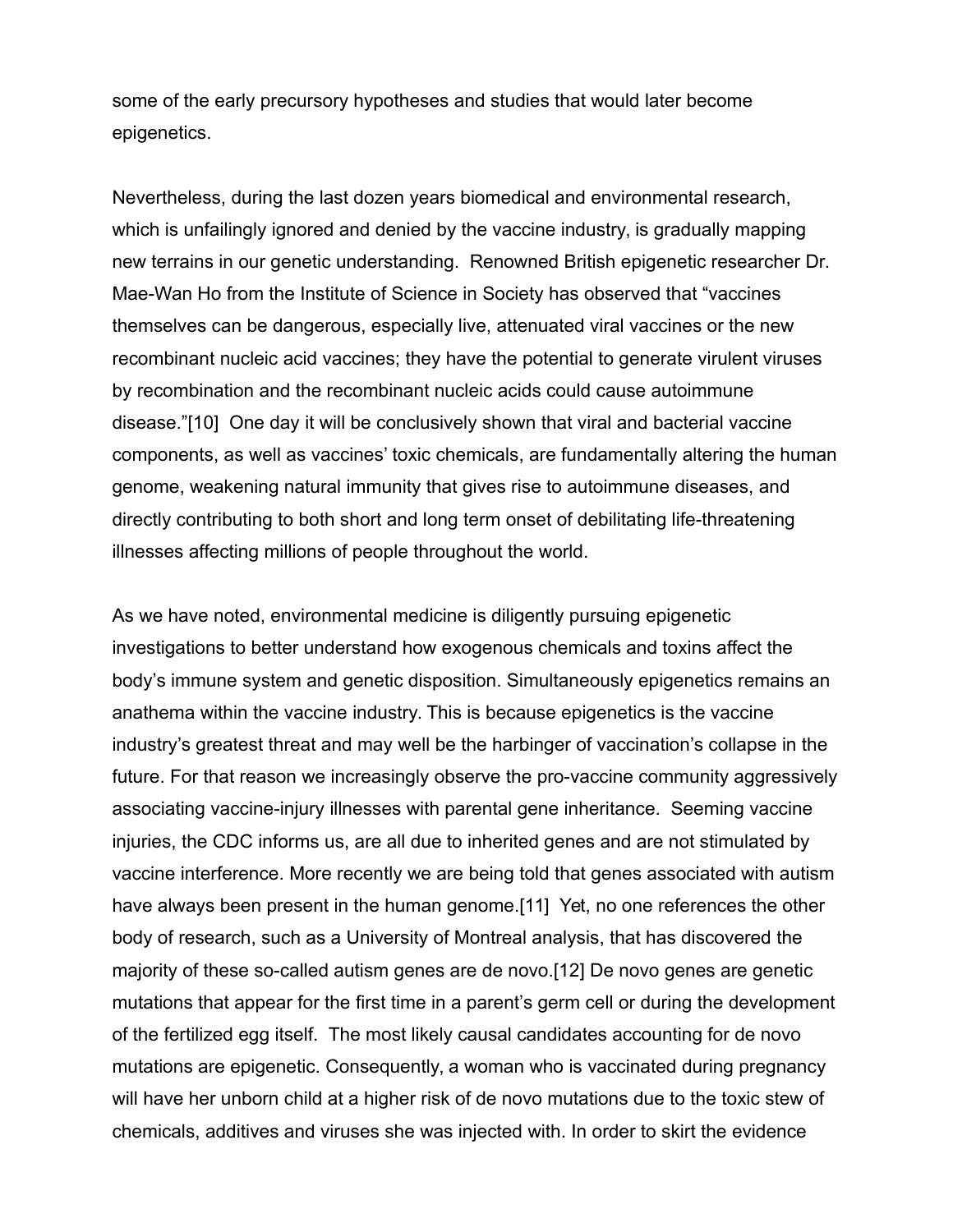supporting this scientifically plausible hypothesis, the CDC and its minions in the vaccine industry must continue to rely upon an older, determinist, and regressive view of genetics that denies epigenetic activity. Fortunately this outdated genetic paradigm is rapidly being deconstructed and proven unsound by other scientific disciplines.

Other examples are Ehlers-Danlos Syndrome or EDS (a connective tissue disorder) and Osteogenesis Imperfecta (a disorder characterized by brittle bones). Both conditions are known inherited genetic disorders and associated with a series of identifiable gene mutations. And both illnesses are increasing at an alarming rate among young children and adolescents.

In 2014, Dr. Lloyd Phillips conducted independent research to determine why so many young adolescent and teenage girls were rapidly coming down with more serious expressions of EDS. His findings concluded that these otherwise healthy girls carried an EDS genetic marker which remained dormant until shortly after receiving the HPV vaccine or Gardasil. [13]

A similar discovery was made by Dr. Robert Kendall Endres in 2009 who noted in 1962 there were approximately 10,000 cases of brittle bone syndrome worldwide. By 1978 there were 836,000 cases and over 4 million in 2000. This increase parallels the rapid increase in the number of vaccinations recommended in the CDC's vaccine schedule and the WHO's global vaccination initiatives. Although both disorders are associated with certain inherited gene mutations, the plausibility of vaccination as the triggering culprit responsible for their expression and activation cannot be ruled out. [14]

Any one of the many vaccines on the market today can cause enormous genetic and epigenetic disruption in any human being. Epidemiologists are puzzled about why some people according to plan for any given vaccine and why others don't. For example, only 10% of people receiving the MMR vaccine generate high levels of measles antibodies following vaccination while another 10% don't respond at all. Dr. Gregory Polland at Mayo's Vaccine Research Group realizes this is undoubtedly due to genetic mutations and an individuals' genetic code.[15] The one-size-fits-all vaccination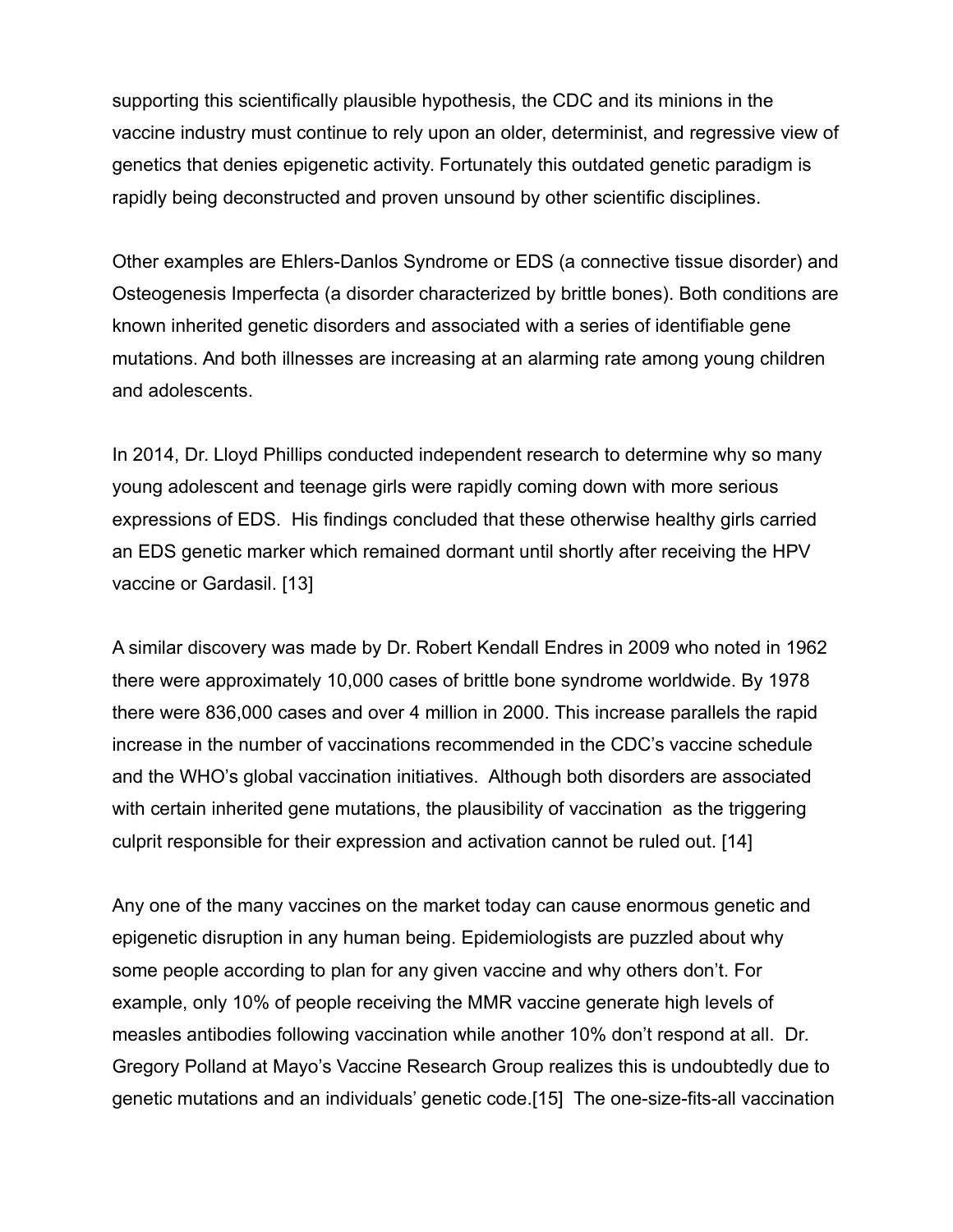policy now advocated by the CDC and its leading spokespersons such as Paul Offit therefore has no rational and sound basis in science.

Since 1996, the CDC's vaccine divisions and the World Health Organization (WHO) have known they have a very serious health problem with genetic contamination in every vaccine that relies upon animal cell culturing. This is a very dark side of the vaccine industry's manufacturing methodology. The fact that genetic contamination, much which remains unknown and unidentified, is being injected into infants as young as 24 hours after birth receives absolutely no attention and is ignored by those who espouse political correctness on their pro-vaccine posturing.

In the past we have reported on the primitive methodology that vaccine makers still utilize to culture the viruses that go into vaccines.[16] In 1999, the FDA convened a non-public regulatory meeting to review the health hazards of undesirable viral DNA fragments and protein contamination in all vaccines relying on animal cell culturing. Concerns were particularly focused upon vaccines using fertilized chicken eggs: the influenza, MMR and yellow fever vaccines. Among the most worrisome contaminants were prions (tiny proteins responsible for incurable diseases in both humans and animals), viral oncogenes capable of causing cancer, viral variants that might cause AIDS, and multiple known and unknown viruses present in the viruses' culture medium. The executive scientists present acknowledged that recombination activity between viral codes and cells in the tissue culture is common and therefore the same can certainly occur in a child's body after vaccination.[17] Again, Barbara Lo Fisher warns that "because viruses are constantly mutating and recombining with each other and scientists do not understand how viruses and genes interact, it is clear that what is not known about the effects on human health of widespread use of live virus vaccines is far greater than what is known."[18]

Current vaccine technology makes it impossible to filter out all genetic contamination and DNA debris from vaccine preparations. Therefore the FDA has set weight limits on the amount of foreign genetic contamination permitted. Since vaccine manufacturers have been unable to meet these restrictions, the CDC has reduced the requirements to apply only to cancerous cell lines. Other DNA contamination allowances were increased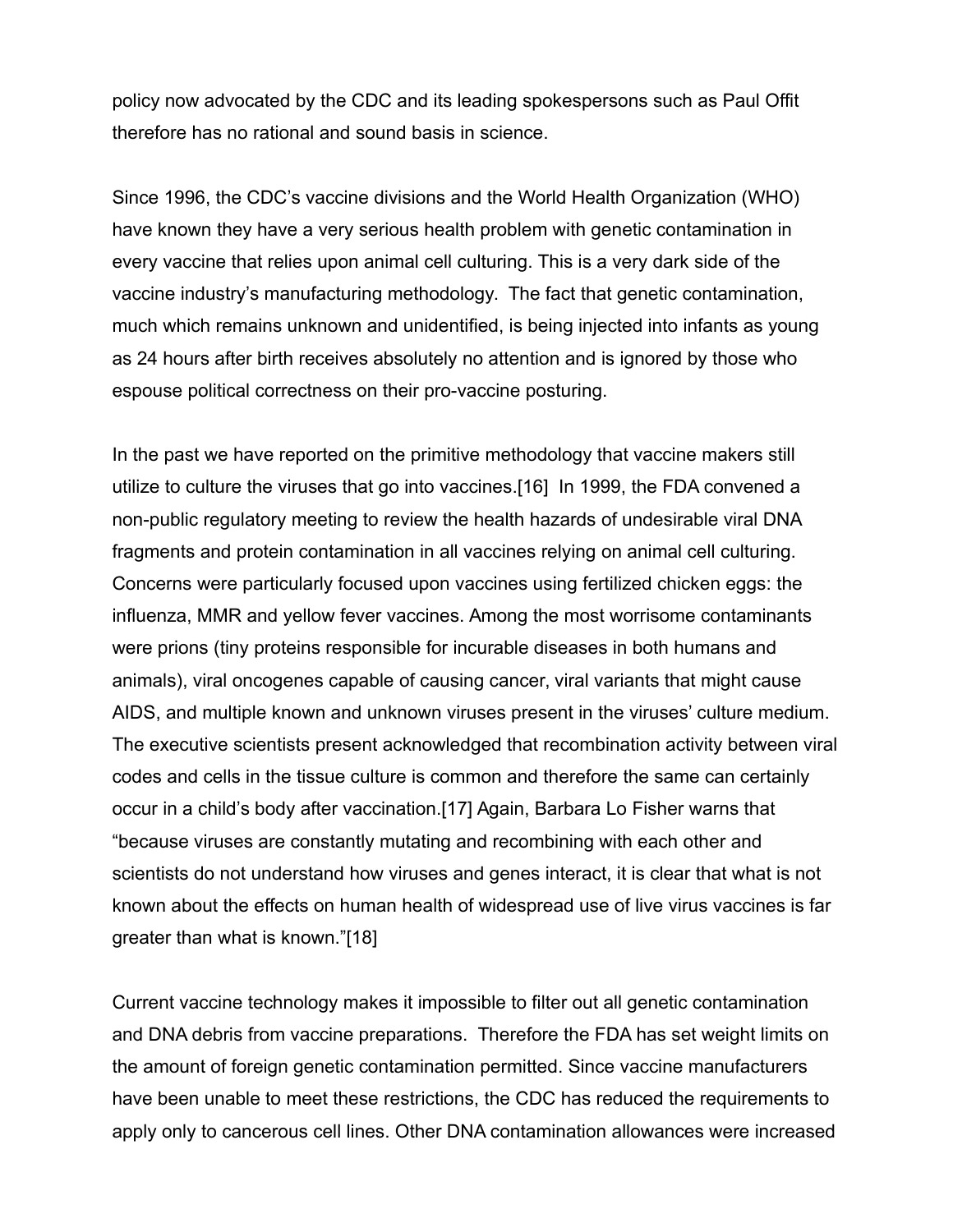one hundred fold. According to the FDA's industry guidelines on vaccine production, the removal of foreign DNA and protein contamination from vaccines employing human and animal cell lines is a "non-binding recommendation."[19] A recent example of a vaccine temporarily removed from the market by the FDA is Glaxo's rotavirus vaccine Rotarix. In 2010, an independent California laboratory identified a foreign pig virus, porcine circovirus 1 or PCV1, present in Rotarix. The CDC immediately reported that this contaminant posed no risks, although babies as young 2 months old were being vaccinated with this swine virus contaminant. The laboratory also found avian leukosis virus in the MMR vaccine and monkey retrovirus fragments in Paul Offit's RotaTeq vaccine.[20]

There are approximately 100 million allowable segments of DNA contamination permitted in any single vaccine dose. Much of this unwanted genetic and foreign protein rubbish has never been fully identified and sequenced. And vaccine makers are not required to identify what all of this genetic debris consists of. If a child follows the CDC's recommended vaccination schedule from moments after birth until she or he reaches six years of age, 49 doses of 14 vaccines will have been administered. Isnt it therefore time to pause and review the huge amount of DNA contamination, known and unknown viral genetic fragments children are receiving directly into their bloodstreams and ask whether or not this may be contributing to the enormous rise in childhood autoimmune conditions, including common adult diseases now frequently appearing in children

Dr. Howard Urnovitz is an immunologist trained at the University of Michigan and a leading advocate for informing scientists about vaccine-associated genetic mutations. He is perhaps best known for his research into genetic alterations among veterans suffering from Gulf War Syndrome. Although GWS has been associated with a wide range of toxic exposures, including chemical weapons, organophosphates, depleted uranium, an experimental anthrax vaccine, pesticides and other causes, Urnovitz's discovery was singular. He identified genetic sequences in a particular chromosome well known as a "hot spot" for polymorphisms among many veterans. What was unusual was that the sequences were non-human and similar to the enteroviral segments from the oral polio vaccine administered to the veterans.[21] Although this research cannot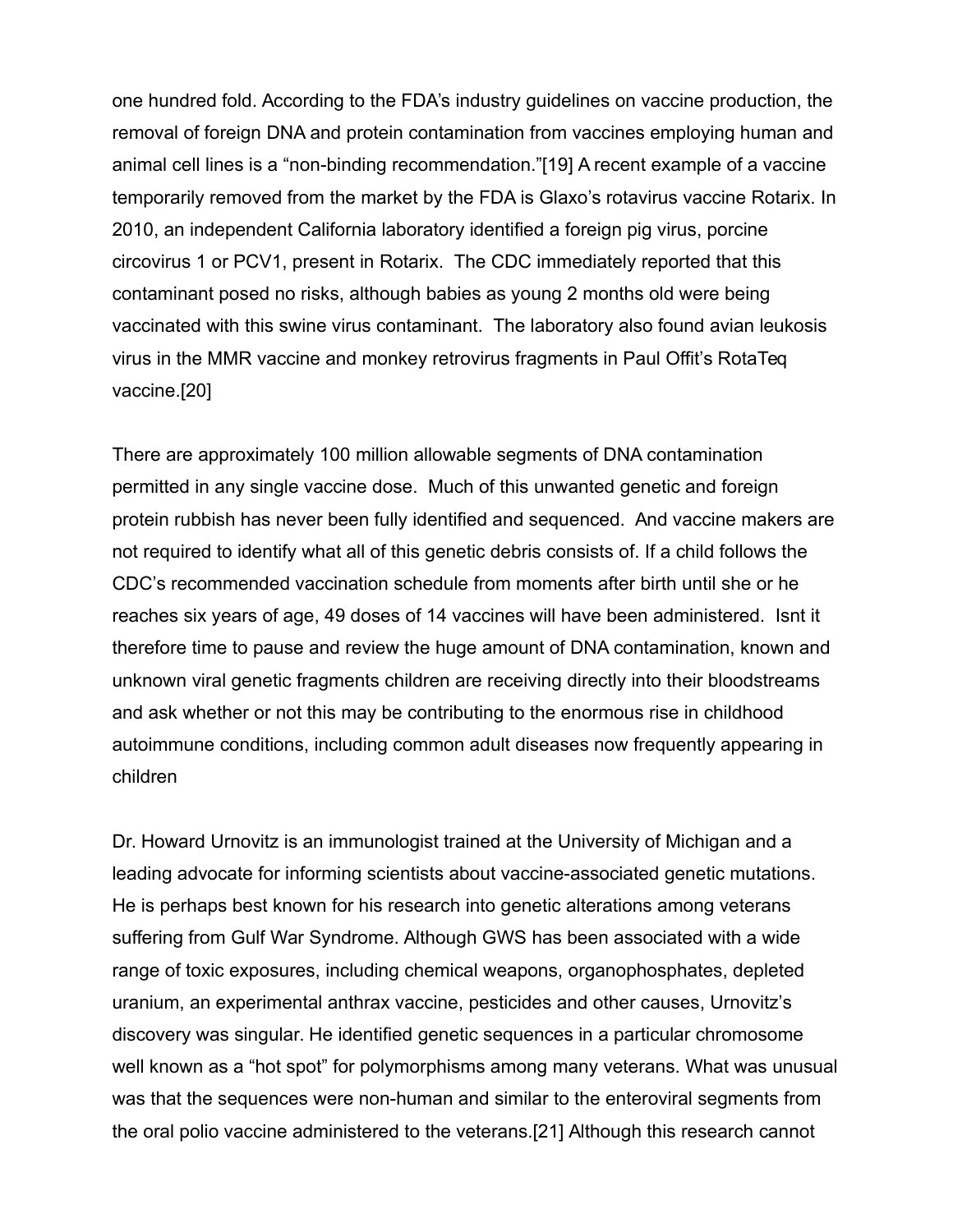conclude that veteran's GWS symptoms are directly related to the vaccine's polio virus, it confirms the deep concern over viral genes introduced via vaccination jumping and recombining with our body's DNA.

In light of the above discussions about gene jumping, recombination of pathogenic viral sequences merging with our bodies own DNA, undesirable mutations, and expression and activation of hereditary genetic predispositions leading to serious autoimmune complications and diseases, consider the following. Merck's Rotateq vaccine for the protection of infants from rotavirus is a genetically engineered vaccine that includes five combined human and cow strains of rotavirus, first developed by Paul Offit at the Children's Hospital of Pennsylvania. This viral concoction combines bovine rotavirus strains that causes diarrhea in cows with viral strains causing diarrhea in humans. This recombinant, engineered viral strain is then cultured on African Green Monkey kidney tissue. The seed stock that is later used to manufacture future lots of the vaccine also includes fetal bovine (cow) serum and porcine trypsin (an enzyme derived from a pig's pancreas).[22] Are we the only ones who share grave trepidations that an infant will receive a series of 3 rotavirus injections by the age of six months? And we are to believe that it is normal and safe for an infant to be unnaturally exposed to an artificial and abnormal pathogen in this manner?

The genetically engineered rotavirus vaccines, similar to many of the newer vaccines positioned to come on the market in the very near future, contain an attenuated live virus. These vaccines are already raising serious questions about their influential impact upon the vitality of the immune system, our bodies' gut microbiome and the even environmental ecologies. In 2012, Norwegian scientists are the University of Tromso concluded that "genetically engineered or modified viruses (GMVs) are being increasingly used as live vaccine vectors and their applications may have environmental implications…. In all cases there may be circumstances that enable GMVs to jump species barriers directly, or following recombination with naturally occurring viruses."[23]

Finally, the CDC aggressively follows a one-size-fits-all policy in its efforts to keep the entire American population vaccinated. Today there are over two hundred new vaccines in the pipeline and eventually coming to market. As new spikes in diseases occur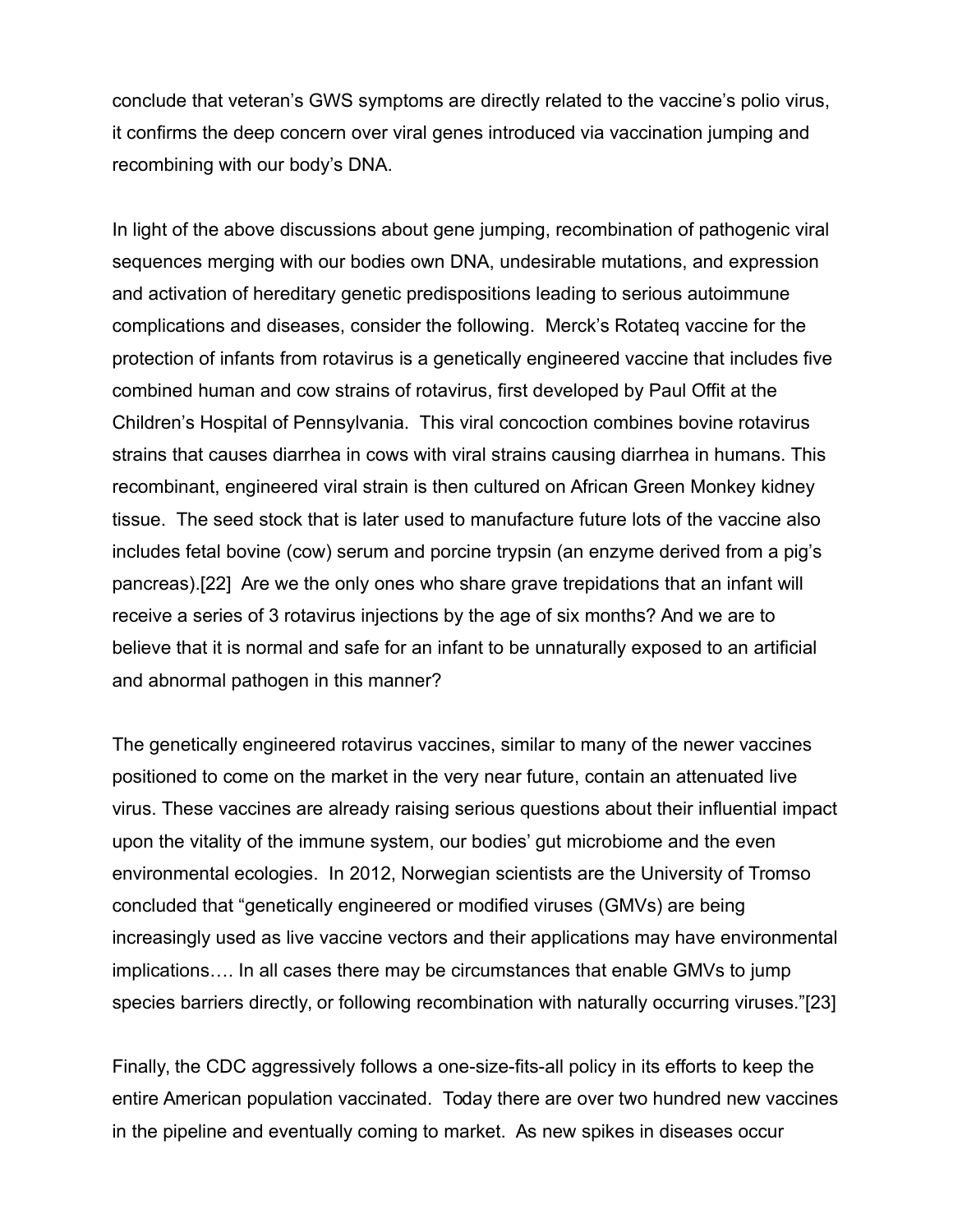consistently with each new vaccine approved and entered in the CDC's recommended vaccination schedule, so also will other disease conditions increase as well as new disorders never observed before. Americans today are less healthy than previous generations. More and more people have compromised immune systems and are rapidly becoming immunodeficient. Surprisingly no federal agency or official institution tries to track the total number of Americans with serious compromised immune systems other than recipient of organ transplants, cancer or positive HIV diagnoses. The American Autoimmune Related Diseases Associations estimates that 50 million people have any one of 100 and perhaps over 140 different life-threatening autoimmune diseases. The American Cancer Society reports 1.6 new cancer cases annually and rising. Federal health officials downplay the severity of this epidemic by only counting 24 autoimmune diseases.[24]

In addition, poverty is on the rise and conservative estimates record 22% of all children living below the poverty level. Forty eight million Americans live in insecure food households and are clinically malnourished. This too is contributing to the increase in weakened immune systems and diseases. Other health disorders such as chronic lack of sleep, stress, and anxiety are now be associated with weakened immunity and candidates for immunosuppressive disorders. All told, anywhere between 30-50 percent of Americans have weakened immune systems that make them far more susceptible to adverse complications due to vaccines. And live attenuated virus vaccines, which include measles, mumps, rubella, influenza, rotavirus, chickenpox, smallpox, and the live polio vaccine in foreign countries have been shown repeatedly to weaken natural immunity and make the recipient more predisposed to other viral infections.

It is essential that we accept that the science and technology to support vaccine safety remains in its infancy. For those vaccine developers who are looking at vaccination's epigenetic effects on the human genome, our bodies' microbiome, and the immune system new and unexpected concerns over safety are coming to light. Moreover, no one is a greater expert on a child's reaction to a vaccine than a parent. But most parents don't have the scientific background to advocate for vaccine-induced injuries. Nor do the physicians, pediatricians, nurses and pharmacists who oversee vaccination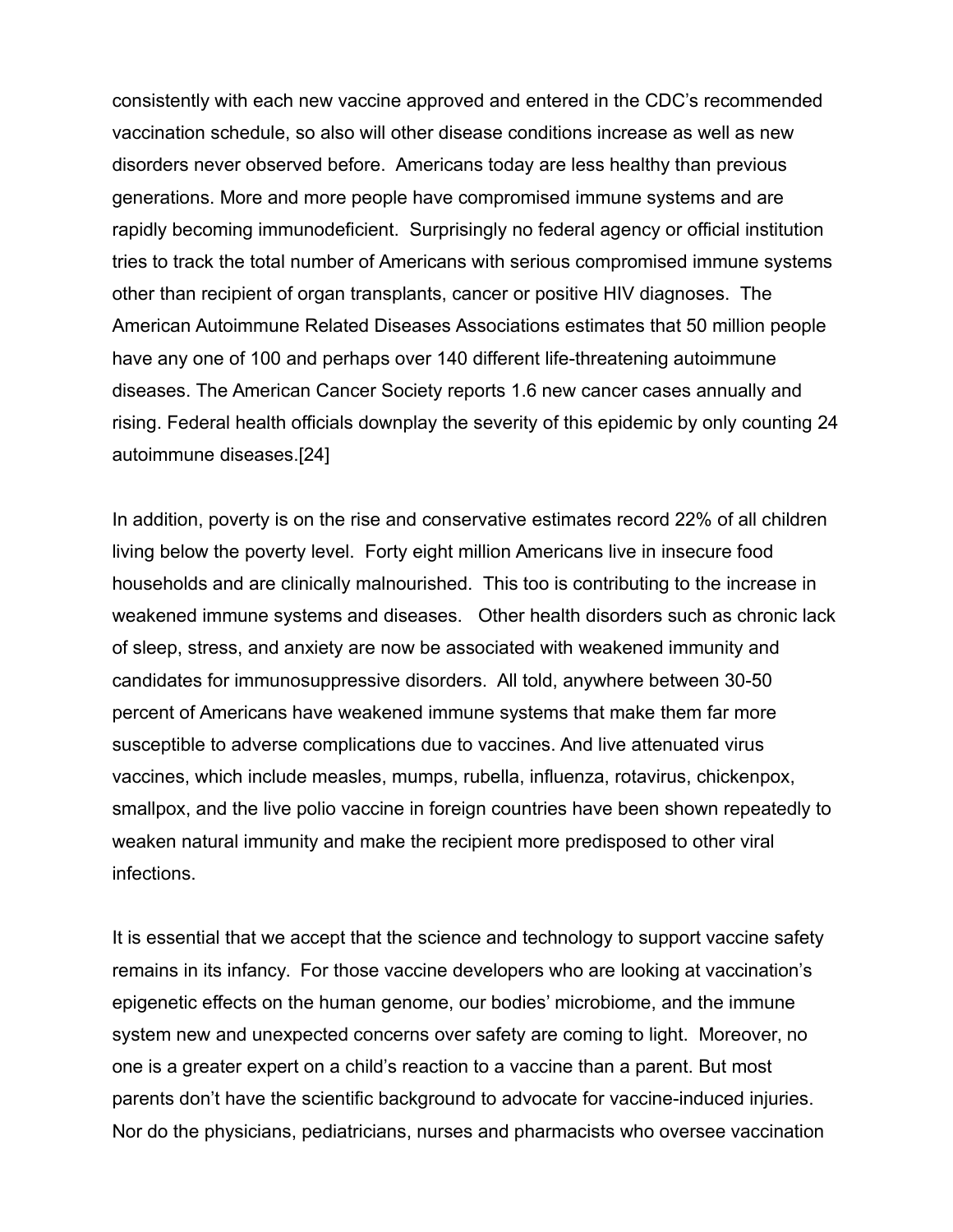have the time and specialized medical training to fully understand each and every vaccine's immunological and genetic complexities. Consequently, the official doctrine of vaccine safety is completely based upon blind belief and faith. Yet medical interventions imposed and mandated on the public should be based solely on scientific proof of safety, and the pro-vaccine industry and federal authorities have never convincingly made their case based on gold standard scientific principles. Until the vaccine industry does so, no child's or adult's life should ever be put at unnecessary risk.

*Richard Gale is the Executive Producer of the [Progressive Radio Network a](http://www.progressiveradionetwork.com/)nd a former Senior Research Analyst in the biotechnology and genomic industries. Dr. Gary Null is the host of the nation's longest running public radio program on nutrition and natural health and a multi-award-winning documentary film director, including Autism: Made in the USA, War on Health: The FDA's Cult of Tyranny and Silent Epidemic: The Untold Story of Vaccination.* 

## **NOTES**

[1] Habakus L and Holland M, Vaccine Epidemic. Skyhorse Press, New York 2012

[2] Bruesewitz et al vs Wyeth LLC. http://www.supremecourt.gov/opinions/10pdf/09- 152.pdf

[3] Shoenfeld Y, Agmon-Levin N. Vaccines and Autoimmunity. San Francisco: Wiley, 2015

[4] "France: Aluminum Adjuvants and HPV Vaccines Up for Debate."

<http://sanevax.org/france-aluminum-adjuvants-hpv-vaccines-debate/>

[5]

http://www.academia.edu/3661430/Epigenetic\_modulation\_of\_host\_new\_insights\_into\_i mmune evasion by viruses

[6] Fisher, BL. "Emerging Risks of Live Virus and Virus Vectored Vaccines," National Vaccination Information Center, 2014

[7] Fisher BL. Ibid.

- [8] Null, G. Silent Epidemic: The Untold Story of Vaccines (documentary film), 2013
- [9] https://vactruth.com/2012/03/13/vaccines-human-animal-dna/